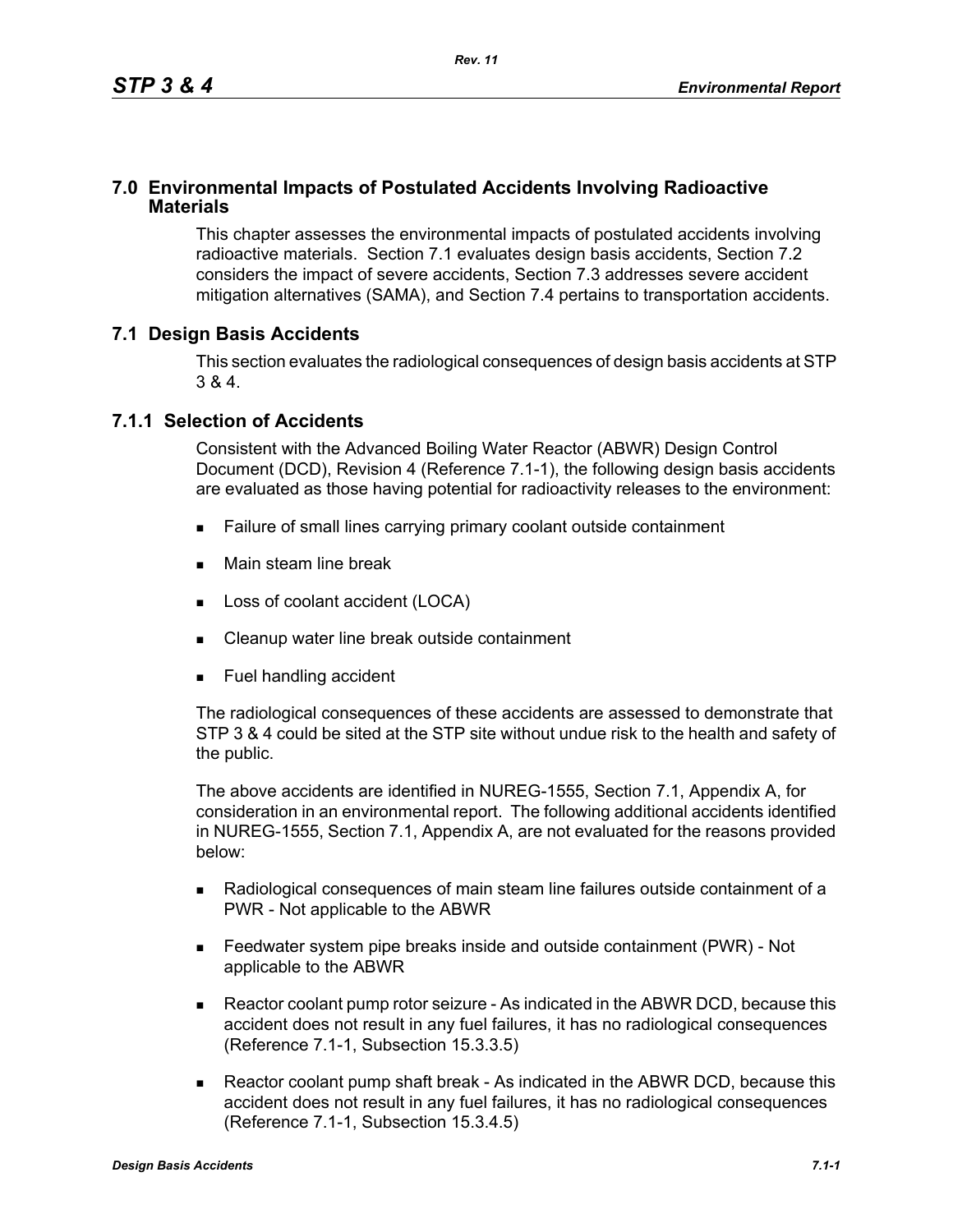*Rev. 11*

- Radiological consequences of control rod drop accident (BWR) As indicated in the ABWR DCD, there is no basis for this accident to occur (Reference 7.1-1, Subsection 15.4.10.3)
- Radiological consequences of steam generator tube failure (PWR) Not applicable to the ABWR

## **7.1.2 Evaluation Methodology**

The ABWR DCD presents the radiological consequences of the accidents identified in Subsection 7.1.1. The basic scenario for each accident is that some quantity of activity is released at the accident location inside a building and this activity is eventually released to the environment. The transport of activity within the plant is independent of the site and is specific to the ABWR design. Details about the methodologies and assumptions pertaining to each of the accidents, such as activity release pathways and credited mitigation features, are provided in the reference ABWR DCD (Reference 7.1- 1, Chapter 15).

The dose to an individual located at the exclusion area boundary (EAB) or in the low population zone (LPZ) is calculated based on the amount of activity released to the environment, the atmospheric dispersion of the activity during the transport from the release point to the off-site location, the breathing rate of the individual at the off-site location, and activity-to-dose conversion factors. The only site-specific parameter is atmospheric dispersion. Site-specific doses are obtained by adjusting the reference ABWR DCD doses to reflect site-specific atmospheric dispersion factors (χ/Q values).

NUREG-1555 provides two options for calculating  $\chi$ /Q values: either 50<sup>th</sup> percentile χ/Q values based on onsite meteorological data or 10% of the levels given in Regulatory Guide 1.3 (Reference 7.1-2) to represent more realistic dispersion conditions than assumed in the safety evaluation. The option to use  $50<sup>th</sup>$  percentile site-specific χ/Q values was selected. Short-term accident χ/Q values are calculated using the methodology of Regulatory Guide 1.145, Revision 1 (Reference 7.1-3) with site-specific meteorological data. As indicated in Section 2.7, the Regulatory Guide 1.145 methodology is implemented in the NRC-sponsored PAVAN computer program. This program computes χ/Q values at the EAB and the LPZ for each combination of wind speed and atmospheric stability for each of the 16 downwind direction sectors. Releases are assumed to be at ground level, and the shortest distances between the power block and the off-site locations are selected to conservatively maximize the  $\chi$ /Q values.

Consistent with the reference ABWR DCD, the accident doses are presented for the whole body and the thyroid. Furthermore, the whole body and thyroid doses are converted into total effective dose equivalent (TEDE) to demonstrate compliance with 10 CFR 50.34. The conversion to TEDE is performed by multiplying the thyroid dose by a weighting factor of 0.03 and adding the result to the whole body dose, in accordance with ICRP 30 (Reference 7.1-4).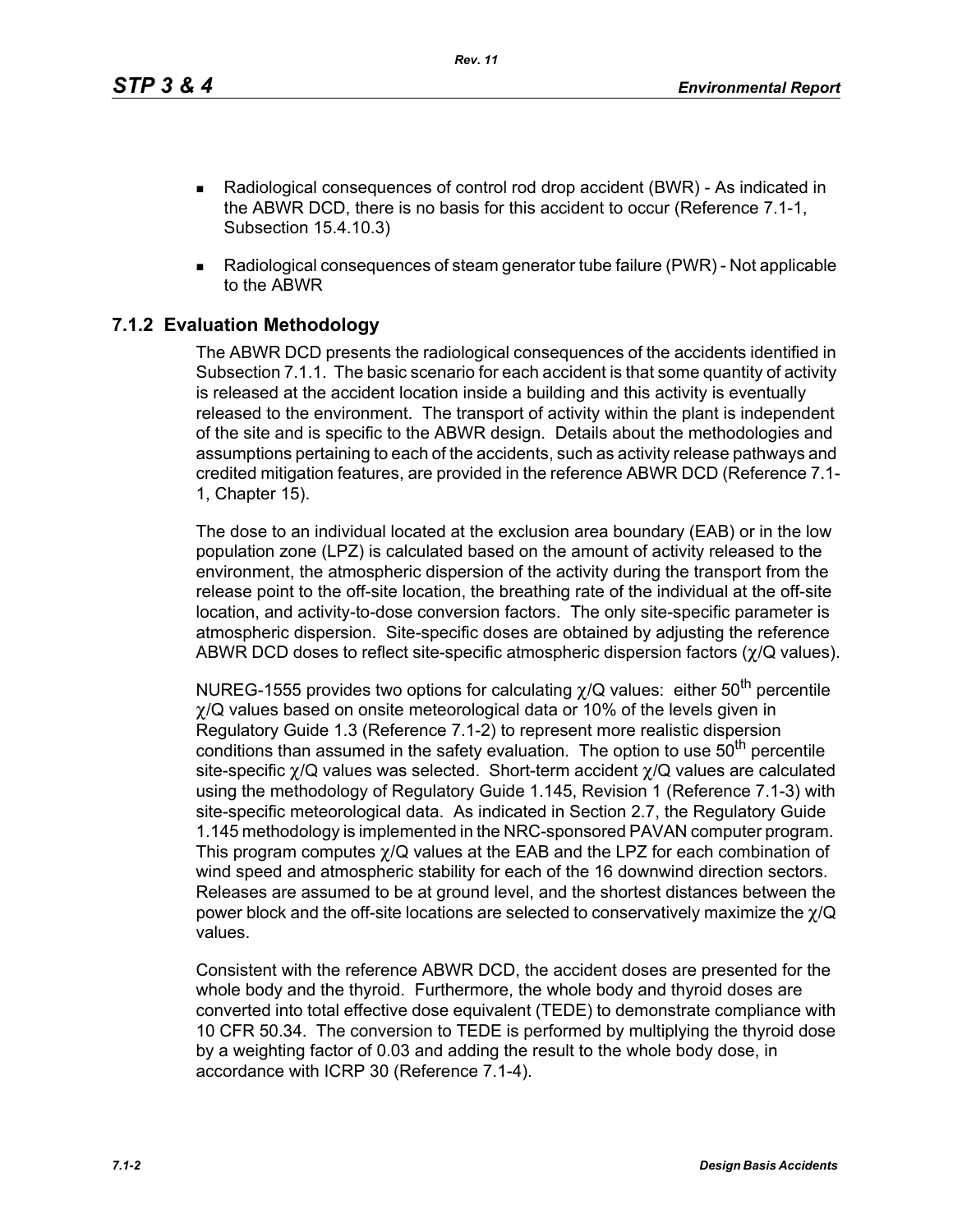### **7.1.3 Source Terms**

The design basis accident source terms in the reference ABWR DCD are presented as time-dependent isotopic activity releases to the environment in the unit of megabecquerel (MBq) in Tables 7.1-1 to 7.1-6.

### **7.1.4 Radiological Consequences**

As indicated in NUREG-1555, environmental report design basis accident doses are evaluated based on more realistic meteorological conditions than those used in the safety analysis report. For each of the accidents identified in Subsection 7.1.1, the site-specific dose for a given time interval is calculated by multiplying the ABWR DCD dose by the ratio of the site  $\chi$ /Q value provided in Section 2.7 to the DCD  $\chi$ /Q value. The time-dependent DCD and site  $\gamma$ /Q values and their ratios are shown in Table 7.1-7. Since all site  $\chi$ /Q values are bounded by DCD  $\chi$ /Q values, site-specific doses for all accidents would also be bounded by DCD doses. However, site-specific doses are presented for completeness. All accident doses are presented in Tables 7.1-8 to 7.1-13.

The 10 CFR 50.34 dose limit is 25 rem TEDE at the EAB and the LPZ, as specified in 50.34(a)(1)(ii). The ABWR is certified to the 10 CFR 100.11 dose limits of 25 rem to the whole body and 300 rem to the thyroid. The limit of 10 CFR 50.34(a)(1)(ii) applies to extremely low probability accidents that could result in the release of significant quantities of radioactive fission products. Similarly, the limits of 10 CFR 100.11 apply to a major accident with the release of appreciable quantities of fission products. For accidents with smaller releases, more restrictive dose limits are specified in Subsections 15.6.2, 15.6.4, and 15.7.4 of NUREG-0800. Where applied, the more restrictive dose limits are either 10% or 25% of the 10 CFR 100.11 limits. Although conformance to these more restrictive dose limits is not required for an environmental report, they are shown in Tables 7.1-8 to 7.1-13 for comparison purposes.

The doses shown in Tables 7.1-8 to 7.1-13 are summarized in Tables 7.1-14 and 7.1- 15. Tables 7.1-14 and 7.1-15 also show the equivalent TEDE doses. The summary tables demonstrate that, in addition to meeting the limits of 10 CFR 100.11 and NUREG-0800 as indicated above, all accident doses also meet the 25 rem TEDE acceptance criteria of 10 CFR 50.34(a)(1)(ii). Because the dose criterion of 10 CFR 50.34 is intended to provide assurance of low risk to the public under postulated accidents, any health effects resulting from the design basis accidents are considered to be negligible.

### **7.1.5 References**

- 7.1-1 ABWR Design Control Document, Tier 2, GE Nuclear Energy, Revision 4.
- 7.1-2 "Assumptions Used for Evaluating the Potential Radiological Consequences of a Loss of Coolant Accident for Boiling Water Reactors," Regulatory Guide 1.3, Revision 2, June 1974.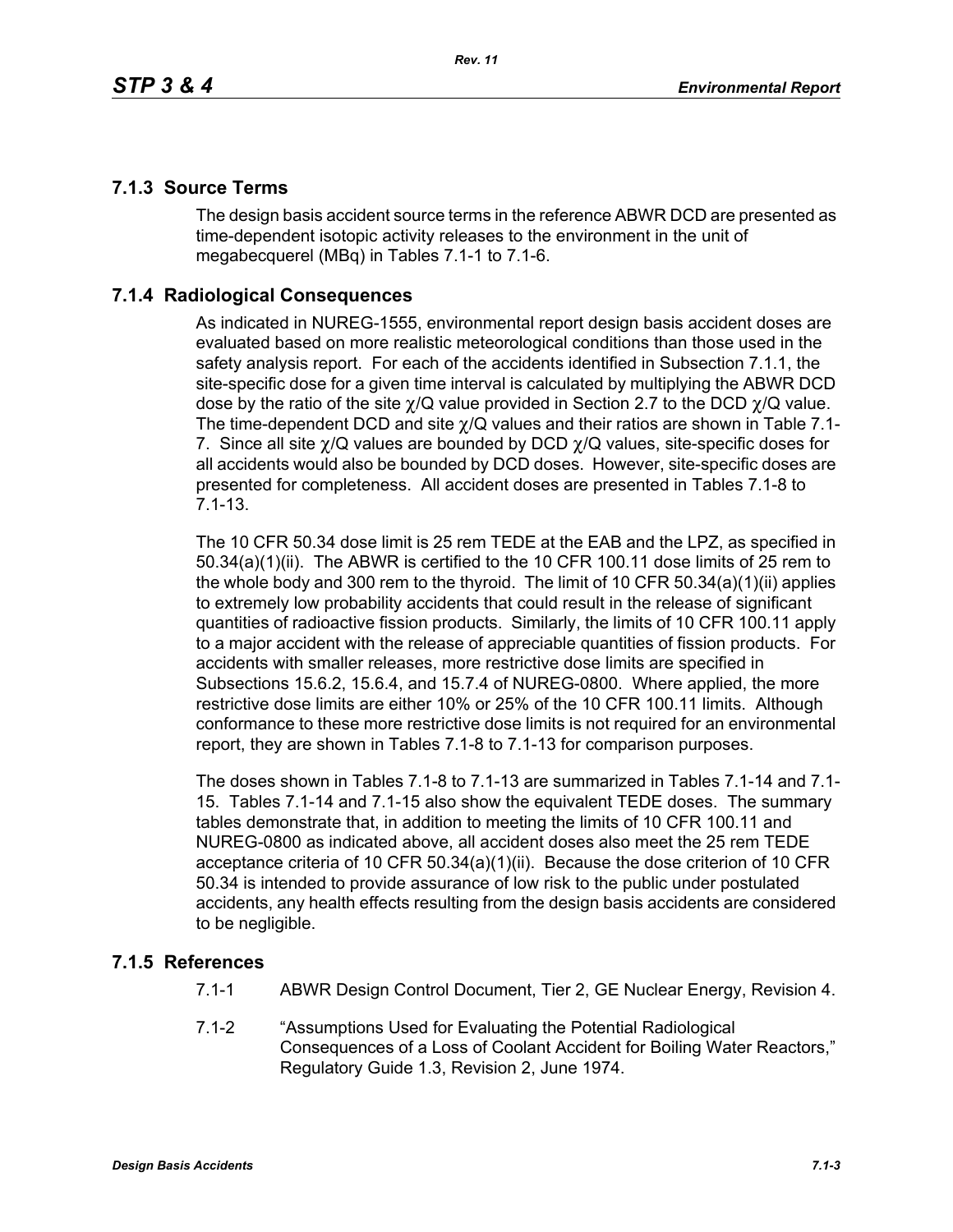- 7.1-3 "Atmospheric Dispersion Models for Potential Accident Consequence Assessments at Nuclear Power Plants," Regulatory Guide 1.145, Revision 1, November 1982.
- 7.1-4 "Limits for Intakes of Radionuclides by Workers," Part 1, ICRP Publication 30, International Commission on Radiological Protection, Pergamon Press, 1979.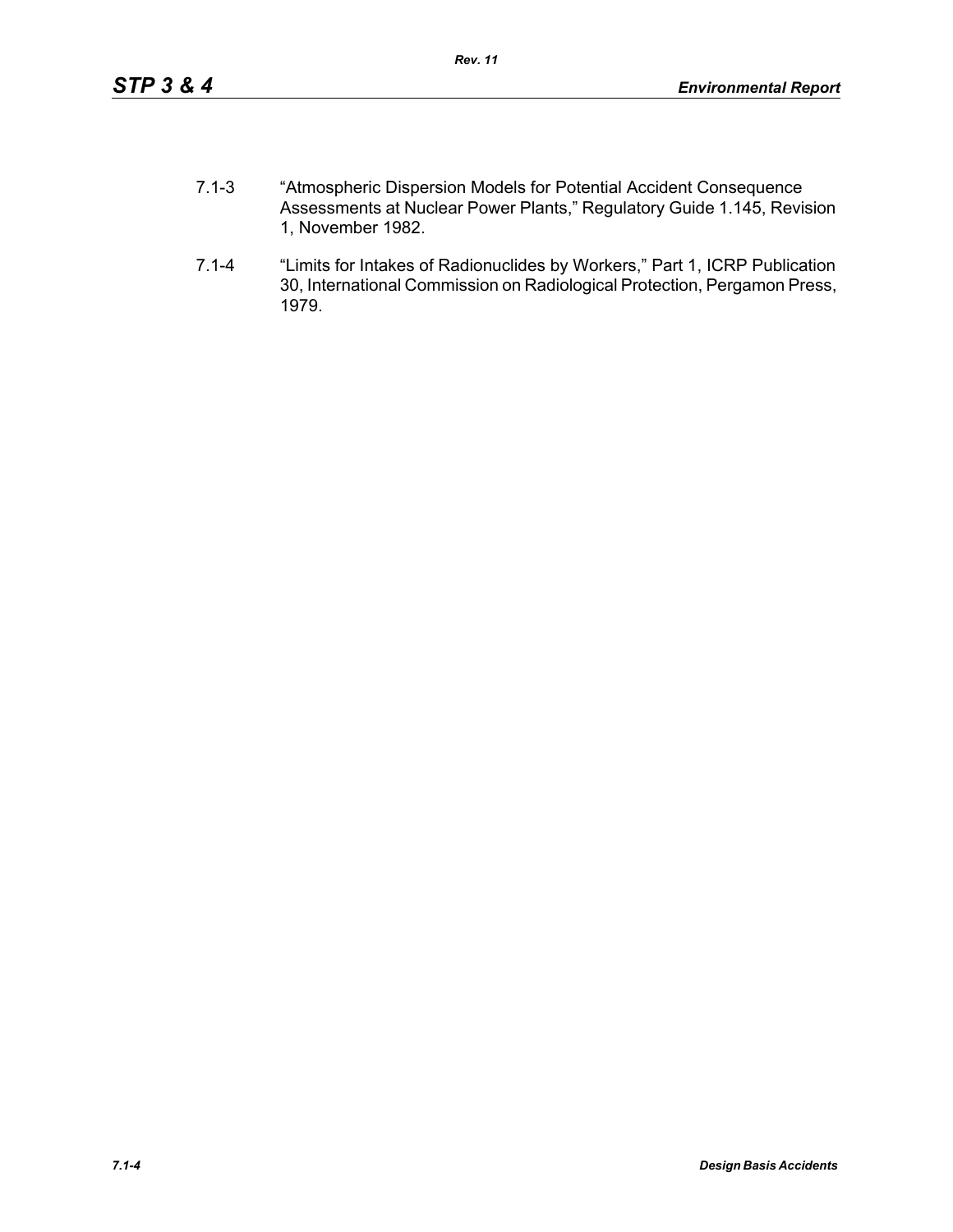|                |              | <b>Activity Release (MBq)</b> |
|----------------|--------------|-------------------------------|
| <b>Isotope</b> | 0-2 Hours    | 0-8 Hours                     |
| $1 - 131$      | 6.81E+04     | $1.41E + 05$                  |
| $1 - 132$      | 5.96E+05     | 1.19E+06                      |
| $I - 133$      | 4.59E+05     | $9.44E + 05$                  |
| $I - 134$      | $9.92E + 05$ | 1.90E+06                      |
| $I - 135$      | $6.59E + 05$ | 1.34E+06                      |
| Total          | 2.77E+06     | $5.51E + 06$                  |

# **Table 7.1-1 Activity Releases for Failure of Small Lines Carrying Primary Coolant Outside**

Source: ABWR DCD (Reference 7.1-1, Table 15.6-2)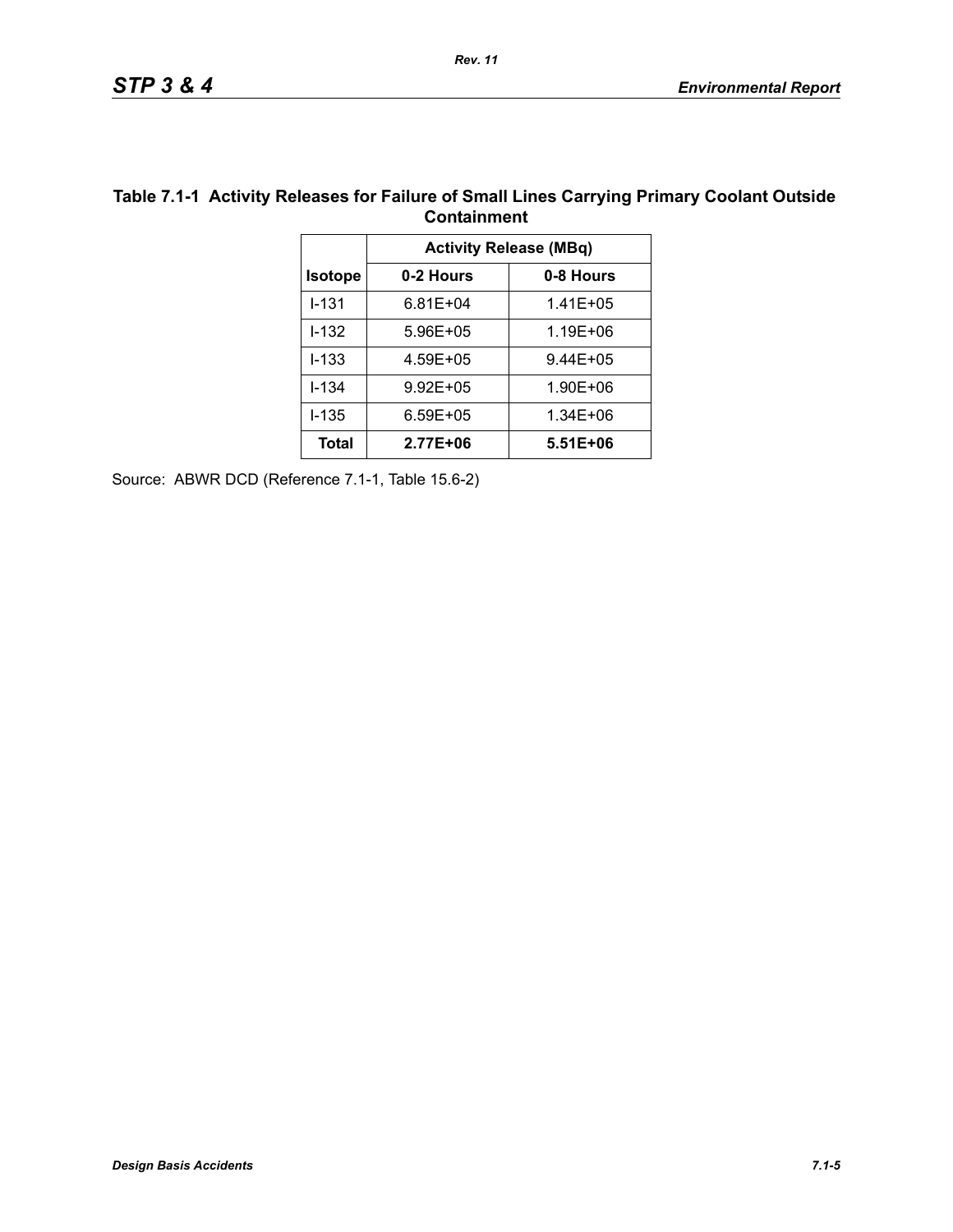|                          | <b>Activity Release (MBq)</b>             |                                              |  |  |
|--------------------------|-------------------------------------------|----------------------------------------------|--|--|
| Isotope                  | <b>Preexisting lodine</b><br><b>Spike</b> | <b>Equilibrium lodine</b><br><b>Activity</b> |  |  |
| $I - 131$                | 1.46E+06                                  | 7.29E+04                                     |  |  |
| $I-132$                  | 1.42E+07                                  | 7.10E+05                                     |  |  |
| $I-133$                  | 9.99E+06                                  | 5.00E+05                                     |  |  |
| $I - 134$                | 2.79E+07                                  | 1.40E+06                                     |  |  |
| $I-135$                  | 1.46E+07                                  | 7.29E+05                                     |  |  |
| $Kr-83m$                 | $2.44E + 03$                              | 4.07E+02                                     |  |  |
| <b>Kr-85m</b>            | 4.29E+03                                  | 7.18E+02                                     |  |  |
| <b>Kr-85</b>             | 1.36E+01                                  | 2.26E+00                                     |  |  |
| <b>Kr-87</b>             | 1.47E+04                                  | 2.44E+03                                     |  |  |
| <b>Kr-88</b>             | 1.48E+04                                  | $2.46E + 03$                                 |  |  |
| <b>Kr-89</b>             | 5.92E+04                                  | 9.88E+03                                     |  |  |
| <b>Kr-90</b>             | 1.55E+04                                  | 2.55E+03                                     |  |  |
| Xe-131m                  | 1.06E+01                                  | 1.76E+00                                     |  |  |
| Xe-133m                  | $2.04E + 02$                              | 3.39E+01                                     |  |  |
| Xe-133                   | 5.70E+03                                  | 9.47E+02                                     |  |  |
| Xe-135m                  | 1.74E+04                                  | 2.89E+03                                     |  |  |
| Xe-135                   | 1.62E+04                                  | 2.70E+03                                     |  |  |
| Xe-137                   | 7.40E+04                                  | 1.23E+04                                     |  |  |
| Xe-138                   | 5.66E+04                                  | 9.44E+03                                     |  |  |
| Xe-139                   | 2.59E+04                                  | 4.33E+03                                     |  |  |
| <b>Total lodine</b>      | $6.81E+07$                                | 3.41E+06                                     |  |  |
| <b>Total Noble Gases</b> | 3.07E+05                                  | $5.11E + 04$                                 |  |  |

|  | Table 7.1-2 Activity Releases for Main Steam Line Break |  |
|--|---------------------------------------------------------|--|
|--|---------------------------------------------------------|--|

Source: ABWR DCD (Reference 7.1-1, Table 15.6-6)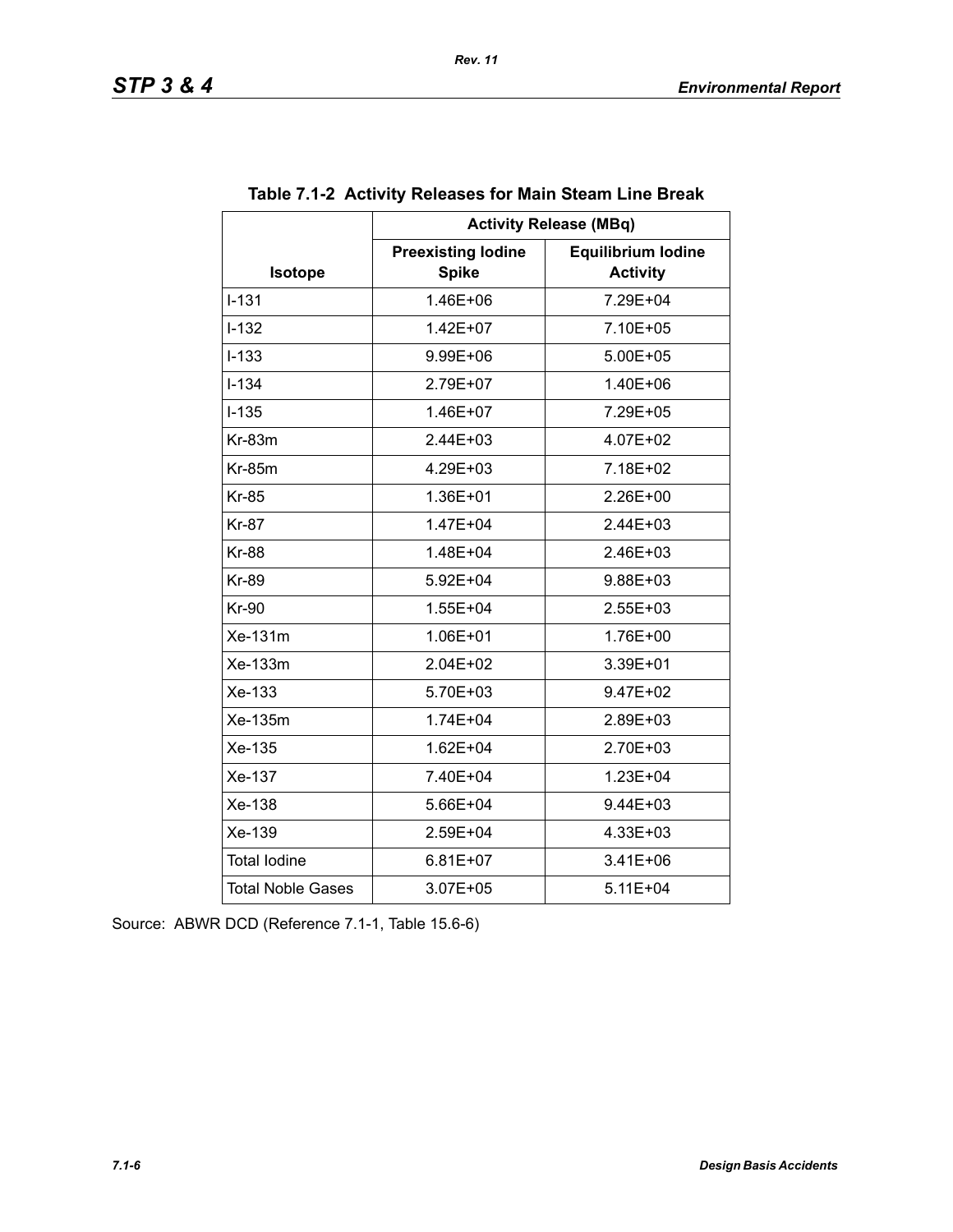|                          | <b>Activity Release (MBq)</b> |             |             |             |             |  |
|--------------------------|-------------------------------|-------------|-------------|-------------|-------------|--|
| Isotope                  | 0-2 Hours                     | 0-8 Hours   | 0-24 Hours  | 0-96 Hours  | 0-720 Hours |  |
| $I-131$                  | $9.6E + 06$                   | $1.3E + 07$ | $3.6E + 07$ | $1.9E + 08$ | $6.7E + 08$ |  |
| $I-132$                  | $1.3E + 07$                   | $1.4E + 07$ | $1.5E + 07$ | $1.5E + 07$ | $1.5E + 07$ |  |
| $I-133$                  | $2.0E + 07$                   | $2.6E + 07$ | $5.6E + 07$ | $1.2E + 08$ | $1.3E + 08$ |  |
| $I - 134$                | $1.9E + 07$                   | $1.9E + 07$ | $1.9E + 07$ | $1.9E + 07$ | $1.9E + 07$ |  |
| $I-135$                  | $1.9E + 07$                   | $2.3E + 07$ | $3.1E + 07$ | $3.5E + 07$ | $3.5E + 07$ |  |
| Kr-83m                   | $1.2E + 07$                   | $2.8E + 07$ | $3.3E + 07$ | $3.3E + 07$ | 3.3E+07     |  |
| <b>Kr-85</b>             | $1.5E + 06$                   | $1.2E + 07$ | $8.1E + 07$ | $6.7E + 08$ | 5.6E+09     |  |
| <b>Kr-85m</b>            | $3.1E + 07$                   | $1.3E + 08$ | 2.7E+08     | $2.9E + 08$ | 2.9E+08     |  |
| <b>Kr-87</b>             | $4.4E + 07$                   | 7.8E+07     | $8.1E + 07$ | $8.1E + 07$ | $8.1E + 07$ |  |
| <b>Kr-88</b>             | 7.8E+07                       | $2.5E + 08$ | $3.6E + 08$ | $3.7E + 08$ | $3.7E + 08$ |  |
| <b>Kr-89</b>             | $6.7E + 06$                   | $6.7E + 06$ | $6.7E + 06$ | $6.7E + 06$ | $6.7E + 06$ |  |
| Xe-131m                  | 7.8E+05                       | $5.9E + 06$ | $4.1E + 07$ | $3.0E + 08$ | $1.4E + 09$ |  |
| Xe-133                   | $2.8E + 08$                   | $2.1E + 09$ | $1.4E + 10$ | $8.9E + 10$ | $2.5E + 11$ |  |
| Xe-133m                  | $1.1E + 07$                   | $8.5E + 07$ | $5.2E + 08$ | $2.6E + 09$ | $4.1E + 09$ |  |
| Xe-135                   | $3.4E + 07$                   | $1.9E + 08$ | $6.7E + 08$ | $1.0E + 09$ | $1.0E + 09$ |  |
| Xe-135m                  | $1.8E + 07$                   | $1.8E + 07$ | $1.8E + 07$ | $1.8E + 07$ | $1.8E + 07$ |  |
| Xe-137                   | $1.9E + 07$                   | $1.9E + 07$ | $1.9E + 07$ | $1.9E + 07$ | $1.9E + 07$ |  |
| Xe-138                   | 7.4E+07                       | 7.4E+07     | 7.4E+07     | 7.4E+07     | 7.4E+07     |  |
| <b>Total lodine</b>      | $8.1E + 07$                   | $9.5E + 07$ | $1.6E + 08$ | $3.8E + 08$ | 8.6E+08     |  |
| <b>Total Noble Gases</b> | $6.1E + 08$                   | $3.0E + 09$ | $1.6E + 10$ | $9.4E + 10$ | $2.6E + 11$ |  |

# **Table 7.1-3 Activity Releases from Reactor Building for Loss-of-Coolant Accident**

Source: ABWR DCD (Reference 7.1-1, Tables 15.6-10 and 15.6-12)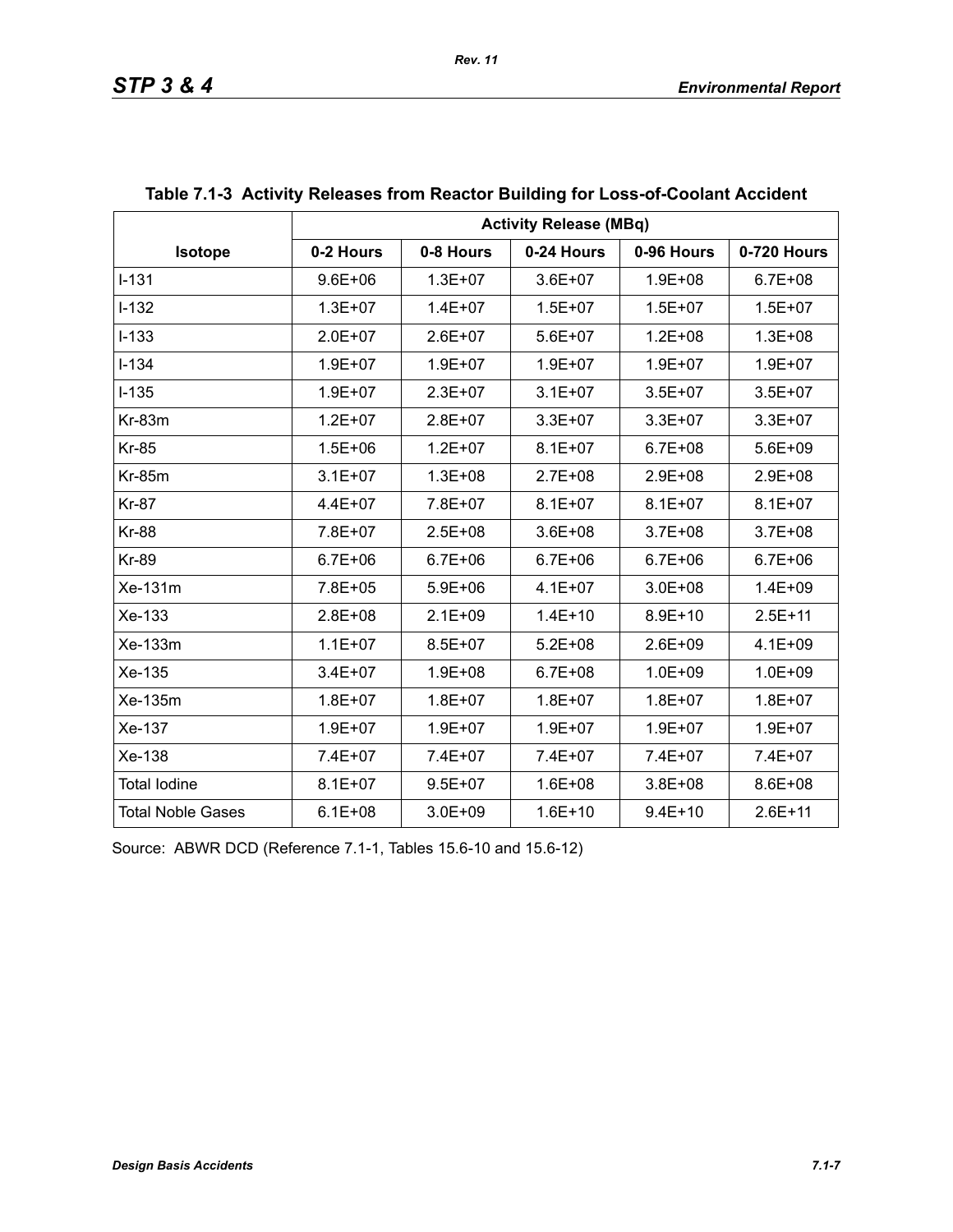|                          | <b>Activity Release (MBq)</b> |             |             |             |             |  |
|--------------------------|-------------------------------|-------------|-------------|-------------|-------------|--|
| Isotope                  | 0-2 Hours                     | 0-8 Hours   | 0-24 Hours  | 0-96 Hours  | 0-720 Hours |  |
| $1 - 131$                | $1.2E + 04$                   | $8.5E + 05$ | $1.2E + 07$ | $1.8E + 08$ | $2.0E + 09$ |  |
| $I-132$                  | $1.1E + 04$                   | $2.4E + 05$ | $4.4E + 05$ | $4.4E + 05$ | $4.4E + 05$ |  |
| $I-133$                  | $2.4E + 04$                   | $1.5E + 06$ | $1.5E + 07$ | 7.4E+07     | 8.9E+07     |  |
| $I - 134$                | $8.5E + 03$                   | $4.8E + 04$ | $4.8E + 04$ | $4.8E + 04$ | $4.8E + 04$ |  |
| $I-135$                  | $2.1E + 04$                   | $9.3E + 05$ | $5.2E + 06$ | 7.4E+06     | 7.4E+06     |  |
| $Kr-83m$                 | 7.8E+04                       | $1.3E + 06$ | $1.9E + 06$ | $1.9E + 06$ | $1.9E + 06$ |  |
| <b>Kr-85</b>             | $1.3E + 04$                   | $9.3E + 05$ | $1.3E + 07$ | $2.3E + 08$ | $5.9E + 09$ |  |
| <b>Kr-85m</b>            | $2.3E + 05$                   | $8.5E + 06$ | $3.0E + 07$ | $3.6E + 07$ | $3.6E + 07$ |  |
| <b>Kr-87</b>             | $2.4E + 05$                   | $2.4E + 06$ | $2.8E + 06$ | $2.8E + 06$ | $2.8E + 06$ |  |
| <b>Kr-88</b>             | $5.6E + 05$                   | $1.4E + 07$ | $3.1E + 07$ | $3.2E + 07$ | $3.2E + 07$ |  |
| <b>Kr-89</b>             | $4.1E + 00$                   | $4.1E + 00$ | $4.1E + 00$ | $4.1E + 00$ | $4.1E + 00$ |  |
| $Xe-131m$                | $6.7E + 03$                   | 4.8E+05     | $6.7E + 06$ | $1.0E + 08$ | $1.3E + 09$ |  |
| Xe-133                   | $2.4E + 06$                   | $1.6E + 08$ | $2.2E + 09$ | $3.0E + 10$ | $1.8E + 11$ |  |
| Xe-133m                  | $1.0E + 05$                   | $6.7E + 06$ | $8.1E + 07$ | $8.1E + 08$ | $2.0E + 09$ |  |
| Xe-135                   | $2.7E + 05$                   | $1.4E + 07$ | $9.6E + 07$ | $2.0E + 08$ | $2.0E + 08$ |  |
| Xe-135m                  | $1.0E + 04$                   | $1.3E + 04$ | $1.3E + 04$ | $1.3E + 04$ | $1.3E + 04$ |  |
| Xe-137                   | $3.5E + 01$                   | $3.5E + 01$ | $3.5E + 01$ | $3.5E + 01$ | $3.5E + 01$ |  |
| Xe-138                   | $3.2E + 04$                   | $3.7E + 04$ | $3.7E + 04$ | $3.7E + 04$ | $3.7E + 04$ |  |
| <b>Total lodine</b>      | 7.7E+04                       | $3.5E + 06$ | $3.3E + 07$ | $2.6E + 08$ | $2.1E + 09$ |  |
| <b>Total Noble Gases</b> | $3.9E + 06$                   | $2.1E + 08$ | $2.5E + 09$ | $3.2E + 10$ | $1.9E + 11$ |  |

| Table 7.1-4 Activity Releases from Condenser for Loss-of-Coolant Accident |  |  |
|---------------------------------------------------------------------------|--|--|
|                                                                           |  |  |

Source: ABWR DCD (Reference 7.1-1, Tables 15.6-10, and 15.6-12)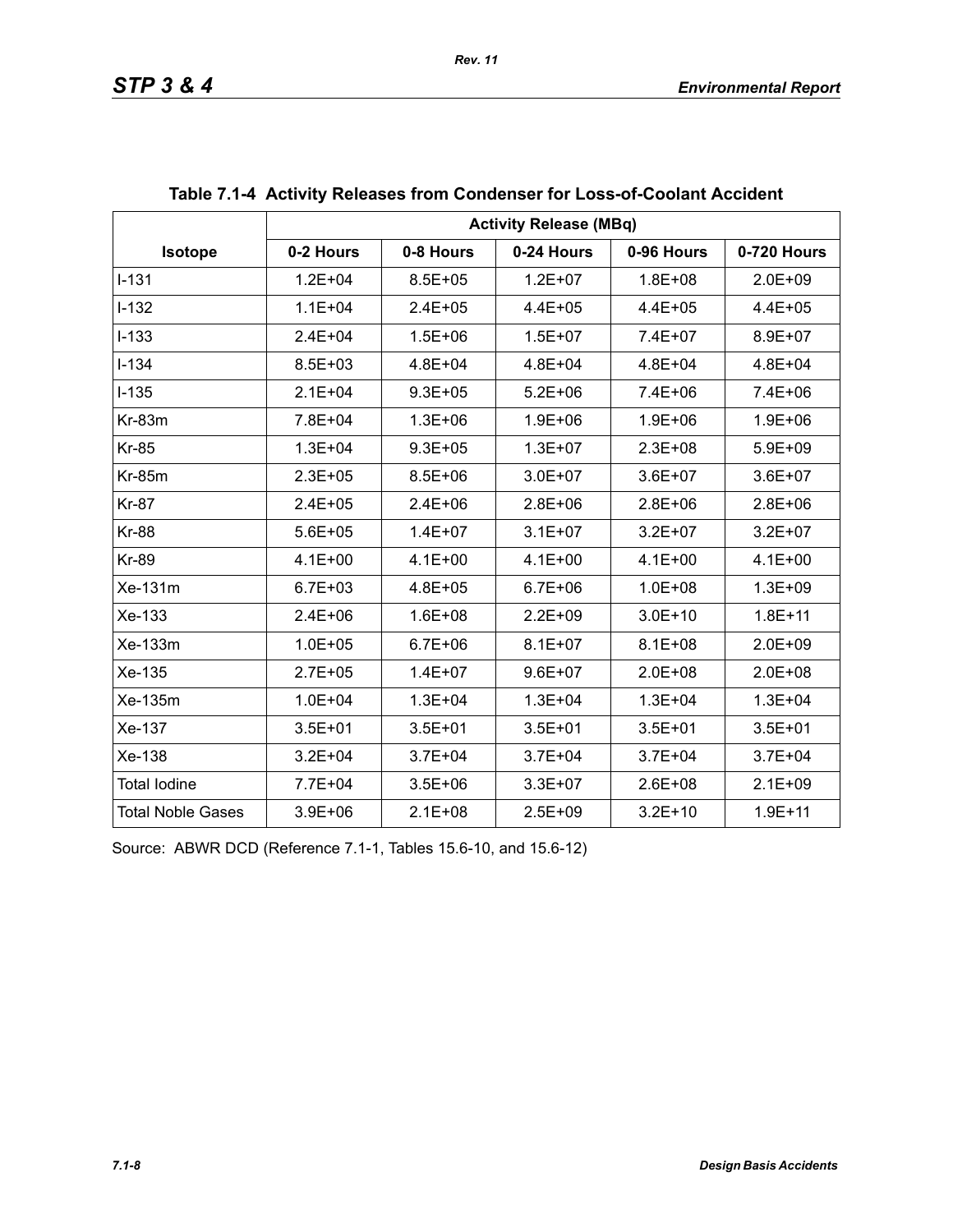| <b>Isotope</b> | <b>Activity Release (MBq)</b><br>0-2 Hours |
|----------------|--------------------------------------------|
| $1 - 131$      | $8.1E + 04$                                |
| $1 - 132$      | $1.9E + 0.5$                               |
| $1 - 133$      | $2.3E + 0.5$                               |
| $I - 134$      | $3.2E + 0.5$                               |
| I-135          | $2.5E + 0.5$                               |
| Total          | $1.1E + 06$                                |

### **Table 7.1-5 Activity Releases for Cleanup Water Line Break Outside Containment**

Source: ABWR DCD (Reference 7.1-1, Table 15.6-17)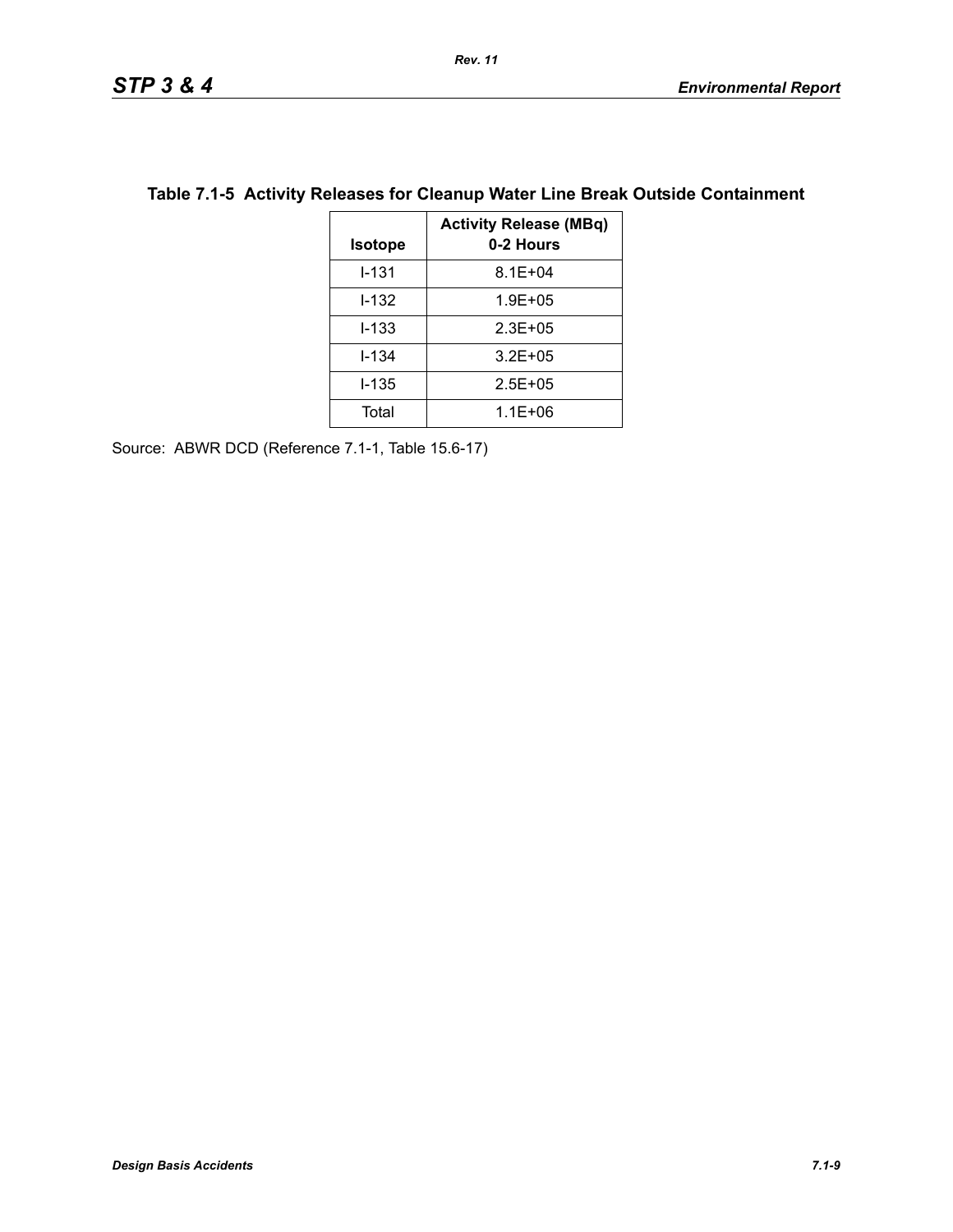| <b>Isotope</b>           | <b>Activity Release (MBq)</b><br>0-2 Hours |
|--------------------------|--------------------------------------------|
| $I - 131$                | 4.55E+06                                   |
| $I - 132$                | 5.62E+06                                   |
| $I - 133$                | 4.70E+06                                   |
| $I - 134$                | 2.28E-01                                   |
| $I - 135$                | 7.62E+05                                   |
| Kr-83m                   | 2.38E+05                                   |
| $Kr-85m$                 | 3.16E+06                                   |
| <b>Kr-85</b>             | 1.77E+07                                   |
| <b>Kr-87</b>             | 4.55E+02                                   |
| <b>Kr-88</b>             | 8.99E+05                                   |
| <b>Kr-89</b>             | 3.01E-06                                   |
| Xe-131m                  | 3.09E+06                                   |
| Xe-133m                  | 4.07E+07                                   |
| Xe-133                   | 1.04E+09                                   |
| Xe-135m                  | 8.18E+06                                   |
| Xe-135                   | 2.36E+08                                   |
| Xe-137                   | 7.66E-06                                   |
| Xe-138                   | 1.59E-05                                   |
| <b>Total lodine</b>      | 1.56E+07                                   |
| <b>Total Noble Gases</b> | 1.35E+09                                   |

### **Table 7.1-6 Activity Releases for Fuel-Handling Accident**

*Rev. 11*

Source: ABWR DCD (Reference 7.1-1, Table 15.7-10)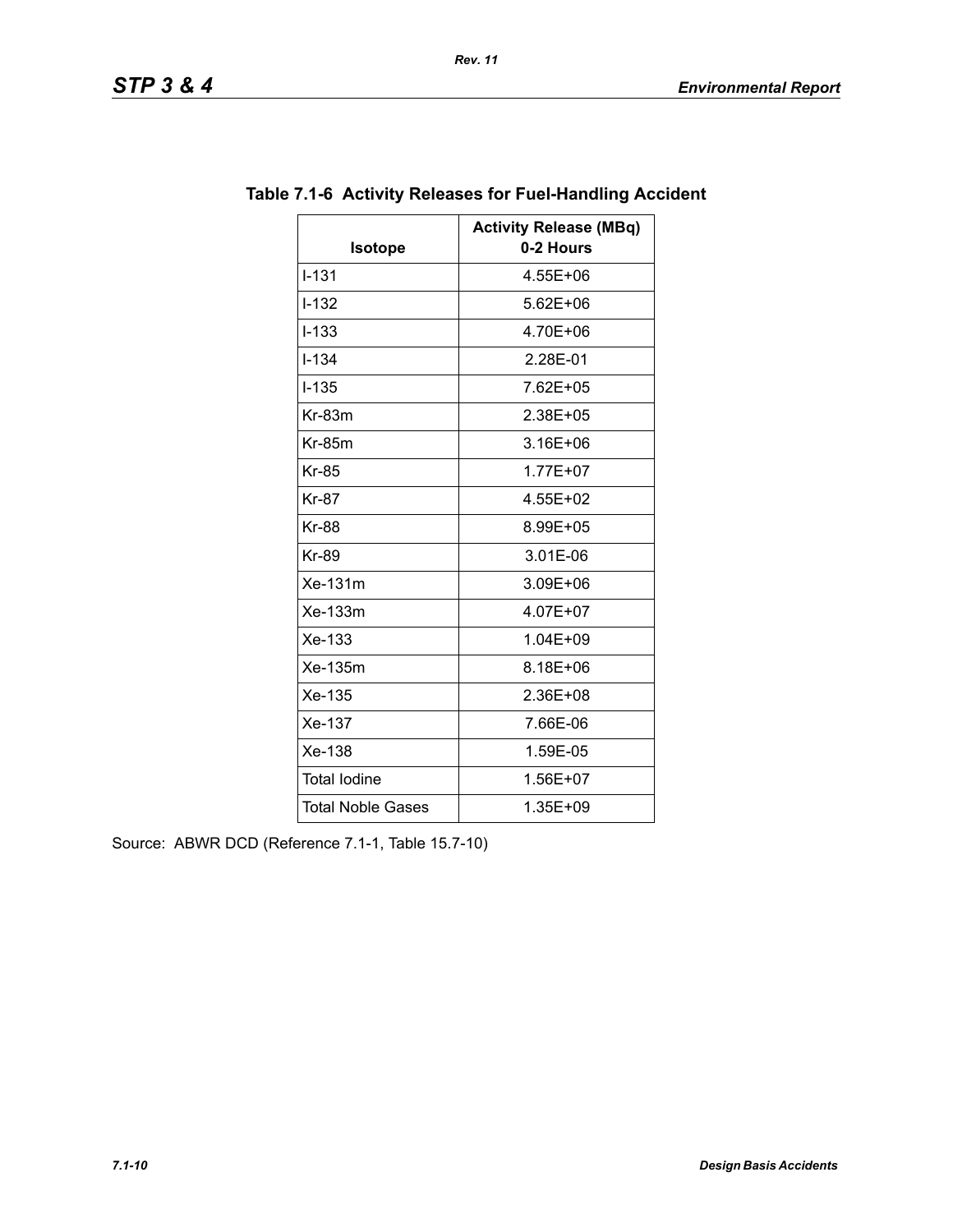|                                          |            | $\chi$ /Q (sec/m <sup>3</sup> ) | Ratio      |            |
|------------------------------------------|------------|---------------------------------|------------|------------|
| Location                                 | Time (hr)  | <b>Site</b>                     | <b>DCD</b> | (Site/DCD) |
| EAB - Cleanup Water Line<br><b>Break</b> | $0 - 2$    | 8.18E-05                        | 2.29E-02   | 3.57E-03   |
| $EAB - Other$                            | $0 - 2$    | 8.18E-05                        | 1.37E-03   | 5.97E-02   |
| LPZ-LOCA                                 | 0 – 8      | 6.30E-06                        | 1.56E-04   | 4.04E-02   |
|                                          | $8 - 24$   | 5.07E-06                        | 9.61E-05   | 5.28E-02   |
|                                          | $24 - 96$  | 3.17E-06                        | $3.36E-05$ | 9.43E-02   |
|                                          | $96 - 720$ | 1.62E-06                        | 7.42E-06   | 2.18E-01   |
| LPZ - Cleanup Water Line<br><b>Break</b> | 0 – 8      | 6.30E-06                        | 2.29E-02   | 2.75E-04   |
| LPZ-Other                                | 0 – 8      | 6.30E-06                        | 1.37E-03   | 4.60E-03   |

| <b>Table 7.1-7 Atmospheric Dispersion Factors</b> |  |  |  |
|---------------------------------------------------|--|--|--|
|---------------------------------------------------|--|--|--|

Notes:

The site  $\chi$ /Q values are from Section 2.7.

The DCD  $\chi$ /Q values are from the ABWR DCD (Reference 7.1-1, Tables 15.6-3, 15.6-7, 15.6-13, 15.6-18, and 15.7-11), based on "Chp 2" distance, with the exception of Table 15.6-18, which is based on "max" distance.

The DCD does not show LPZ doses for accidents other than LOCA. Site LPZ doses for these non-LOCA accidents, all of which have their activity releases terminated within 8 hr, are estimated by multiplying the DCD EAB dose by the ratio of site LPZ  $\chi$ /Q to DCD EAB  $\chi$ /Q shown in the last row above.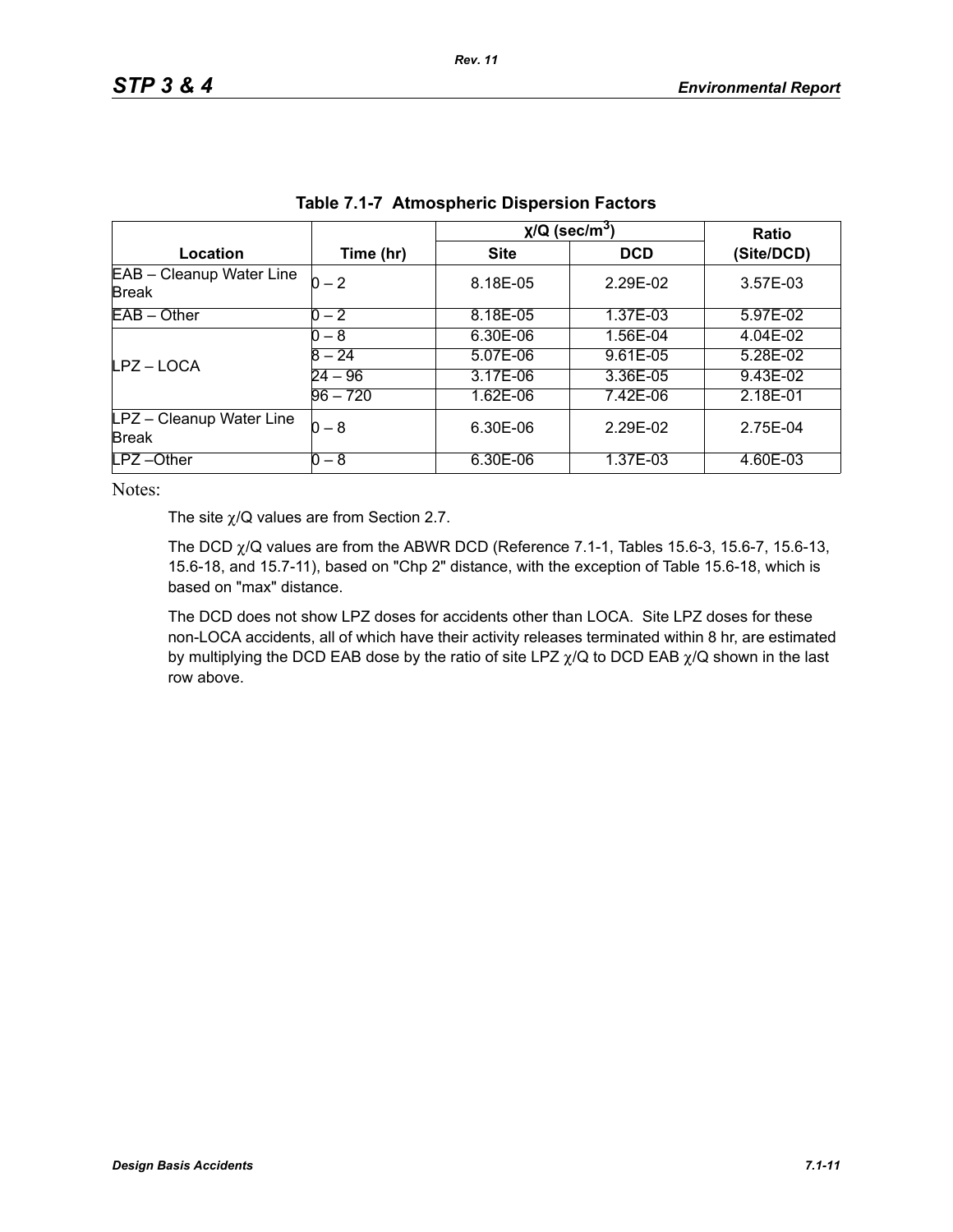|            | Time         | DCD Dose (Sv)                                    |                | $\chi$ /Q Ratio | Site Dose (rem)   |                |
|------------|--------------|--------------------------------------------------|----------------|-----------------|-------------------|----------------|
| Location   | (hr)         | <b>Whole Body</b>                                | <b>Thyroid</b> | (Site/DCD)      | <b>Whole Body</b> | <b>Thyroid</b> |
| EAB        | $0 - 8$      | $9.4E - 04$                                      | 4.8E-02        | 5.97E-02        | 5.6E-03           | 2.9E-01        |
| <b>LPZ</b> | $0 - 8$      | $9.4E - 04$                                      | 4.8E-02        | 4.60E-03        | $4.3E-04$         | $2.2E-02$      |
|            | $8 - 24$     |                                                  |                |                 |                   |                |
|            | 24-96        |                                                  |                |                 |                   |                |
|            | 96-720       |                                                  |                |                 |                   |                |
|            | <b>Total</b> |                                                  |                |                 | 4.3E-04           | $2.2E-02$      |
|            |              | Regulatory Limit (NUREG-0800, Subsection 15.6.2) |                |                 | 2.5               | 30             |

### **Table 7.1-8 Doses for Failure of Small Lines Carrying Primary Coolant Outside Containment**

Note:

DCD doses are from the ABWR DCD (Reference 7.1-1, Table 15.6-3).

The DCD does not provide 0-2 hr doses. The site EAB doses are obtained by multiplying the DCD 0-8 hr doses by the ratio of the site EAB  $\chi$ /Q to DCD EAB  $\chi$ /Q.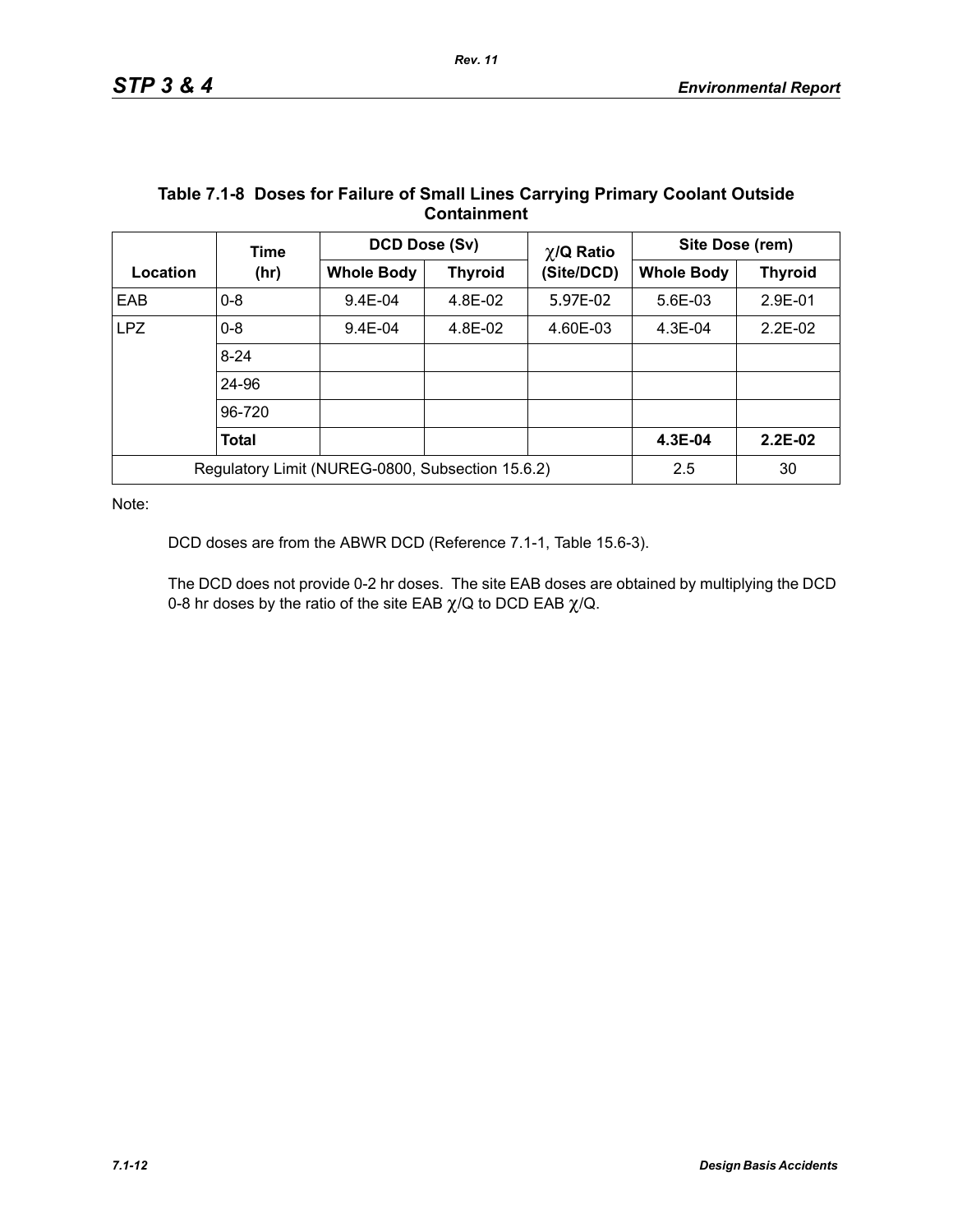|                                  | Time         | DCD Dose (Sv)     |                | $\chi$ /Q Ratio<br>(Site/DCD) | Site Dose (rem)   |                |
|----------------------------------|--------------|-------------------|----------------|-------------------------------|-------------------|----------------|
| Location                         | (hr)         | <b>Whole Body</b> | <b>Thyroid</b> |                               | <b>Whole Body</b> | <b>Thyroid</b> |
| EAB                              | $0 - 2$      | $1.3E-02$         | $5.1E - 01$    | 5.97E-02                      | 7.8E-02           | $3.0E + 00$    |
| <b>LPZ</b>                       | $0 - 8$      |                   |                | 4.60E-03                      | $6.0E-03$         | $2.3E-01$      |
|                                  | $8 - 24$     |                   |                |                               |                   |                |
|                                  | $24 - 96$    |                   |                |                               |                   |                |
|                                  | $96 - 720$   |                   |                |                               |                   |                |
|                                  | <b>Total</b> |                   |                |                               | $6.0E-03$         | $2.3E-01$      |
| Regulatory Limit (10 CFR 100.11) |              |                   | 25             | 300                           |                   |                |

| Table 7.1-9 Doses for Main Steam Line Break, Preexisting lodine Spike |  |  |  |  |  |  |  |  |
|-----------------------------------------------------------------------|--|--|--|--|--|--|--|--|
|-----------------------------------------------------------------------|--|--|--|--|--|--|--|--|

Note:

DCD doses are from the ABWR DCD (Reference 7.1-1, Table 15.6-7).

The ABWR DCD does not provide LPZ doses. The site LPZ doses are obtained by multiplying the DCD EAB doses by the ratio of LPZ  $\chi$ /Q to DCD EAB  $\chi$ /Q.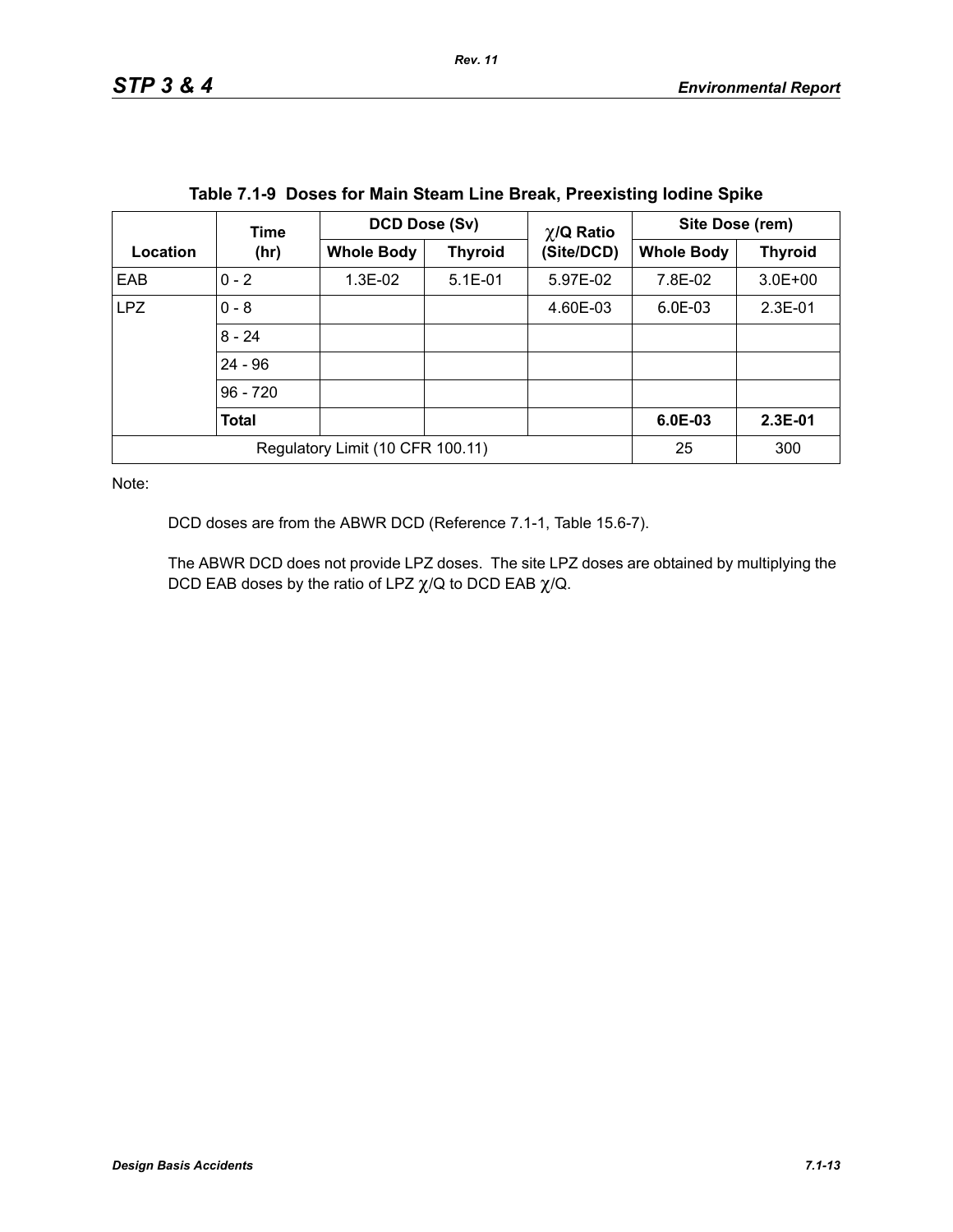|            | Time                                             | DCD Dose (Sv)     |                | $\chi$ /Q Ratio | Site Dose (rem)   |                |  |
|------------|--------------------------------------------------|-------------------|----------------|-----------------|-------------------|----------------|--|
| Location   | (hr)                                             | <b>Whole Body</b> | <b>Thyroid</b> | (Site/DCD)      | <b>Whole Body</b> | <b>Thyroid</b> |  |
| <b>EAB</b> | $0 - 2$                                          | $6.2E - 04$       | $2.6E-02$      | 5.97E-02        | 3.7E-03           | 1.6E-01        |  |
| <b>LPZ</b> | $0 - 8$                                          |                   |                | 4.60E-03        | $2.9E-04$         | $1.2E-02$      |  |
|            | $8 - 24$                                         |                   |                |                 |                   |                |  |
|            | 24-96                                            |                   |                |                 |                   |                |  |
|            | 96-720                                           |                   |                |                 |                   |                |  |
|            | Total                                            |                   |                |                 | 2.9E-04           | $1.2E-02$      |  |
|            | Regulatory Limit (NUREG-0800, Subsection 15.6.4) | 2.5               | 30             |                 |                   |                |  |

| Table 7.1-10 Doses for Main Steam Line Break, Equilibrium Iodine Activity |  |  |  |  |  |
|---------------------------------------------------------------------------|--|--|--|--|--|
|---------------------------------------------------------------------------|--|--|--|--|--|

Note:

DCD doses are from the ABWR DCD (Reference 7.1-1, Table 15.6-7).

The ABWR DCD does not provide LPZ doses. The site LPZ doses are obtained by multiplying the DCD EAB doses by the ratio of LPZ  $\chi$ /Q to DCD EAB  $\chi$ /Q.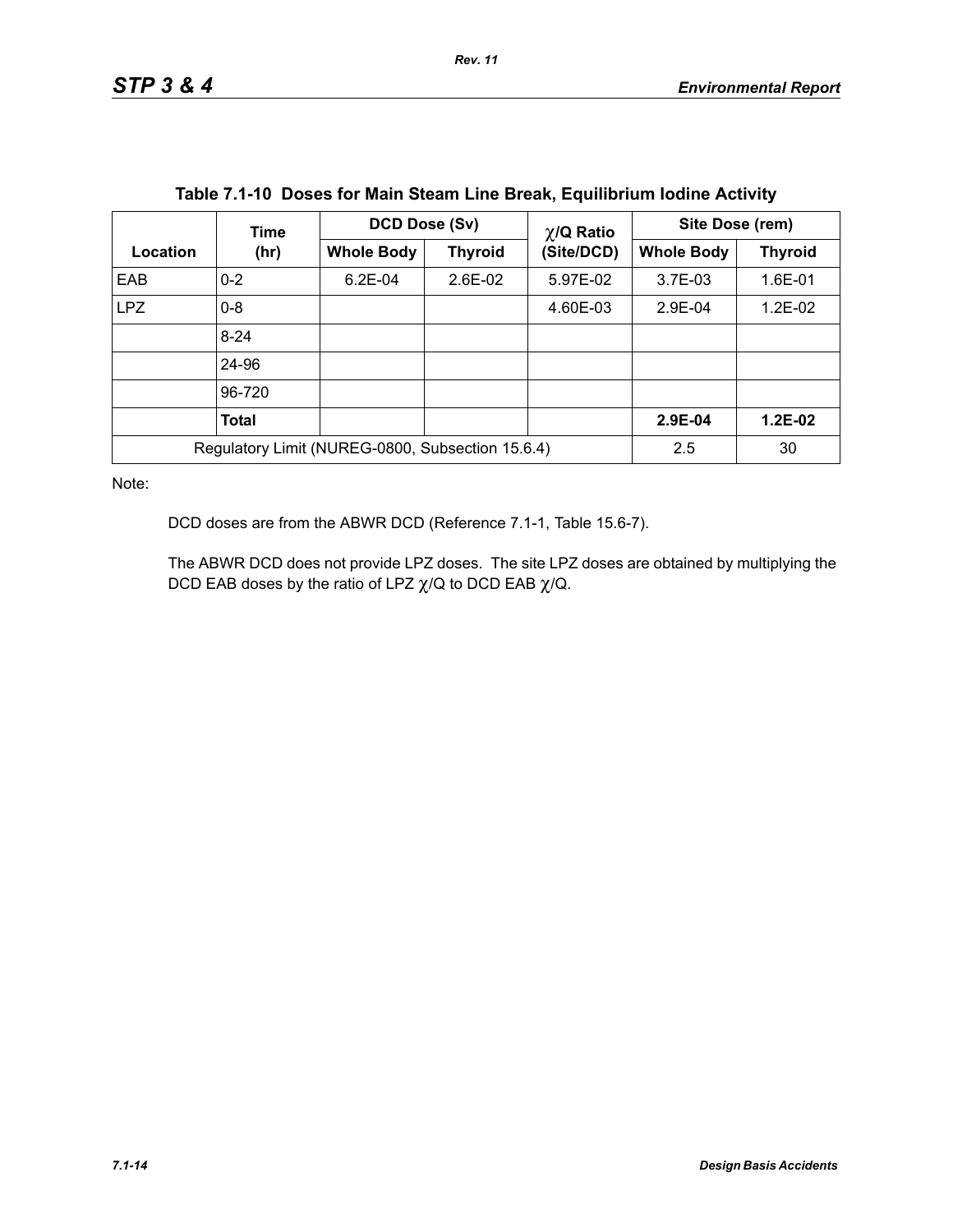|            | Time                             | DCD Dose (Sv)     |                | $\chi$ /Q Ratio | Site Dose (rem)   |                |  |
|------------|----------------------------------|-------------------|----------------|-----------------|-------------------|----------------|--|
| Location   | (hr)                             | <b>Whole Body</b> | <b>Thyroid</b> | (Site/DCD)      | <b>Whole Body</b> | <b>Thyroid</b> |  |
| EAB        | $0 - 2$                          | $4.1E-02$         | $1.9E + 00$    | 5.97E-02        | $2.4E - 01$       | $1.1E + 01$    |  |
| <b>LPZ</b> | $0 - 8$                          | $1.0E-02$         | $3.1E - 01$    | 4.04E-02        | 4.0E-02           | $1.3E + 00$    |  |
|            | $8 - 24$                         | 8.0E-03           | $2.0E-01$      | 5.28E-02        | $4.2E-02$         | $1.1E + 00$    |  |
|            | 24-96                            | $1.1E-02$         | 7.9E-01        | 9.43E-02        | $1.0E - 01$       | $7.5E + 00$    |  |
|            | 96-720                           | $9.0E - 03$       | $1.1E + 00$    | 2.18E-01        | $2.0E - 01$       | $2.4F + 01$    |  |
|            | Total                            | 3.8E-02           | $2.4E + 00$    |                 | 3.8E-01           | $3.4E + 01$    |  |
|            | Regulatory Limit (10 CFR 100.11) | 25                | 300            |                 |                   |                |  |

**Table 7.1-11 Doses for Loss-of-Coolant Accident**

Note: DCD doses are from the ABWR DCD (Reference 7.1-1, Table 15.6-13)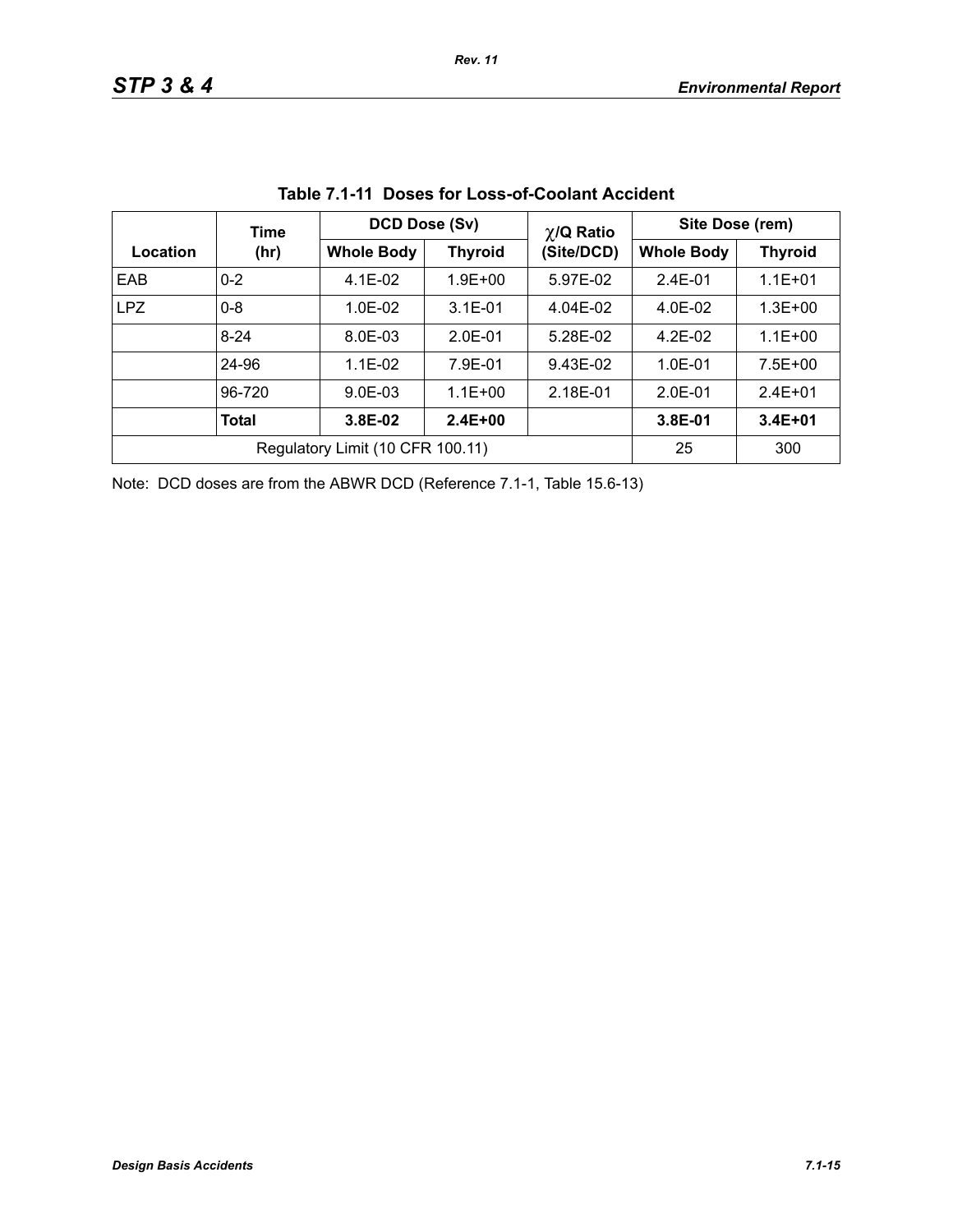|            | Time                             | <b>DCD Dose (Sv)</b> | $\chi$ /Q Ratio |            | Site Dose (rem)   |                |  |
|------------|----------------------------------|----------------------|-----------------|------------|-------------------|----------------|--|
| Location   | (hr)                             | <b>Whole Body</b>    | <b>Thyroid</b>  | (Site/DCD) | <b>Whole Body</b> | <b>Thyroid</b> |  |
| EAB        | $0 - 2$                          | 2.8E-03              | $3.0E - 01$     | 3.57E-03   | 1.0E-03           | $1.1E-01$      |  |
| <b>LPZ</b> | $0 - 8$                          |                      |                 | 2.75E-04   | 7.7E-05           | 8.3E-03        |  |
|            | $8 - 24$                         |                      |                 |            |                   |                |  |
|            | 24-96                            |                      |                 |            |                   |                |  |
|            | 96-720                           |                      |                 |            |                   |                |  |
|            | <b>Total</b>                     |                      |                 |            | 7.7E-05           | 8.3E-03        |  |
|            | Regulatory Limit (10 CFR 100.11) | 25                   | 300             |            |                   |                |  |

| Table 7.1-12 Doses for Cleanup Water Line Break Outside Containment |  |  |
|---------------------------------------------------------------------|--|--|
|---------------------------------------------------------------------|--|--|

Notes:

DCD doses are from the ABWR DCD (Reference 7.1-1, Table 15.6-18).

The DCD does not provide LPZ doses. The site LPZ doses are obtained by multiplying the DCD EAB doses by the ratio of LPZ  $\chi$ /Q to DCD EAB  $\chi$ /Q.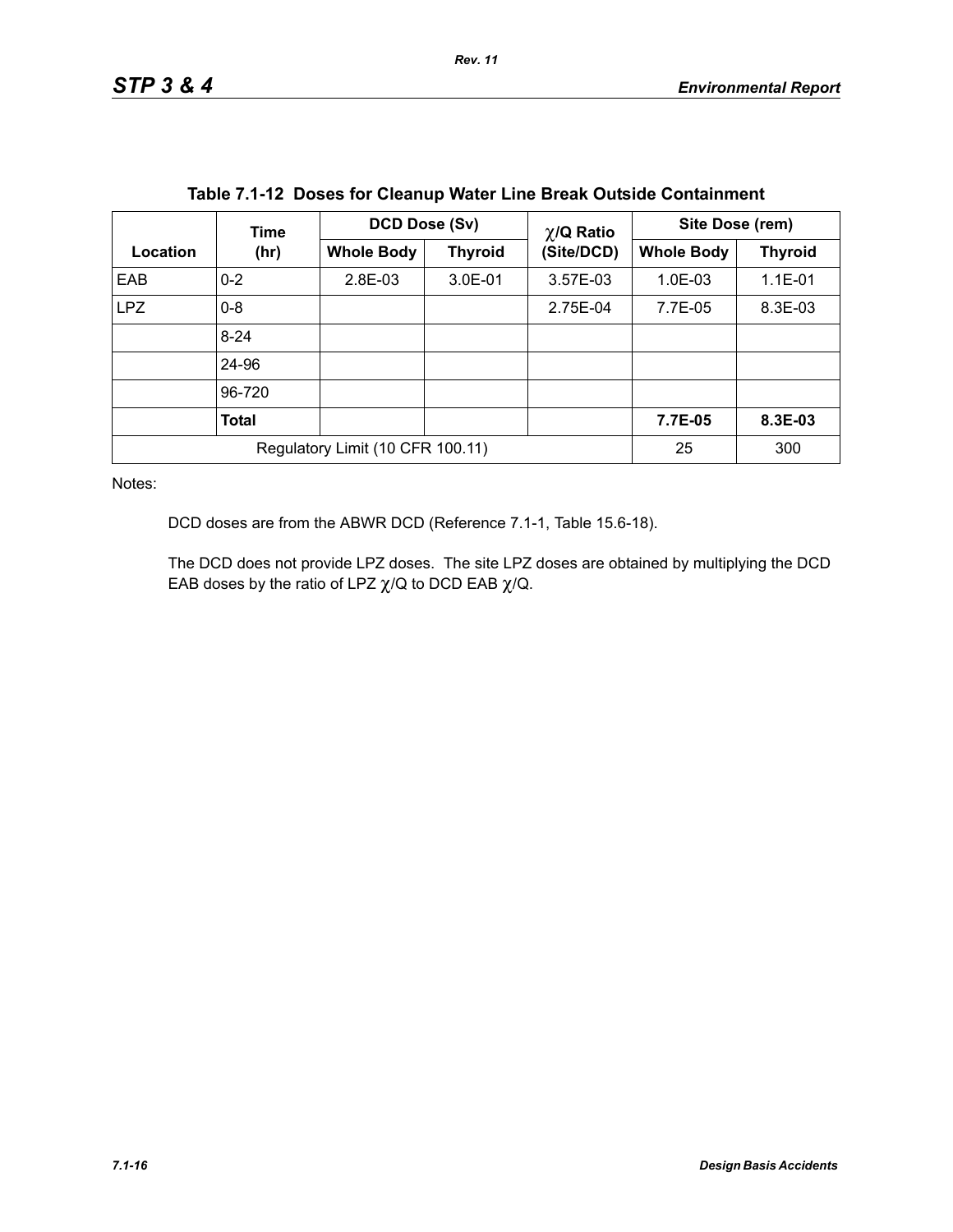| rable 7.1-13 Doses for Fuel Handling Accident |                                                                                                       |           |                   |                |                 |             |  |
|-----------------------------------------------|-------------------------------------------------------------------------------------------------------|-----------|-------------------|----------------|-----------------|-------------|--|
|                                               | DCD Dose (Sv)<br>$\chi$ /Q Ratio<br>Time<br><b>Whole Body</b><br>(Site/DCD)<br><b>Thyroid</b><br>(hr) |           |                   |                | Site Dose (rem) |             |  |
| Location                                      |                                                                                                       |           | <b>Whole Body</b> | <b>Thyroid</b> |                 |             |  |
| EAB                                           | $0 - 2$                                                                                               | $1.2E-02$ | 7.5E-01           | 5.97E-02       | 7.2E-02         | $4.5E + 00$ |  |
| LPZ                                           | $0 - 8$                                                                                               |           |                   | 4.60E-03       | 5.5E-03         | $3.4E - 01$ |  |
|                                               | $8 - 24$                                                                                              |           |                   |                |                 |             |  |
|                                               | 24-96                                                                                                 |           |                   |                |                 |             |  |
|                                               | 96-720                                                                                                |           |                   |                |                 |             |  |
|                                               | <b>Total</b>                                                                                          |           |                   |                | 5.5E-03         | 3.4E-01     |  |
|                                               | Regulatory Limit (NUREG-0800, Subsection 15.7.4)                                                      | 6         | 75                |                |                 |             |  |

**Table 7.1-13 Doses for Fuel Handling Accident**

Note:

DCD doses are from the ABWR DCD (Reference 7.1-1, Table 15.7-11).

The DCD does not provide LPZ doses. The site LPZ doses are obtained by multiplying the DCD EAB doses by the ratio of LPZ  $\chi$ /Q to DCD EAB  $\chi$ /Q.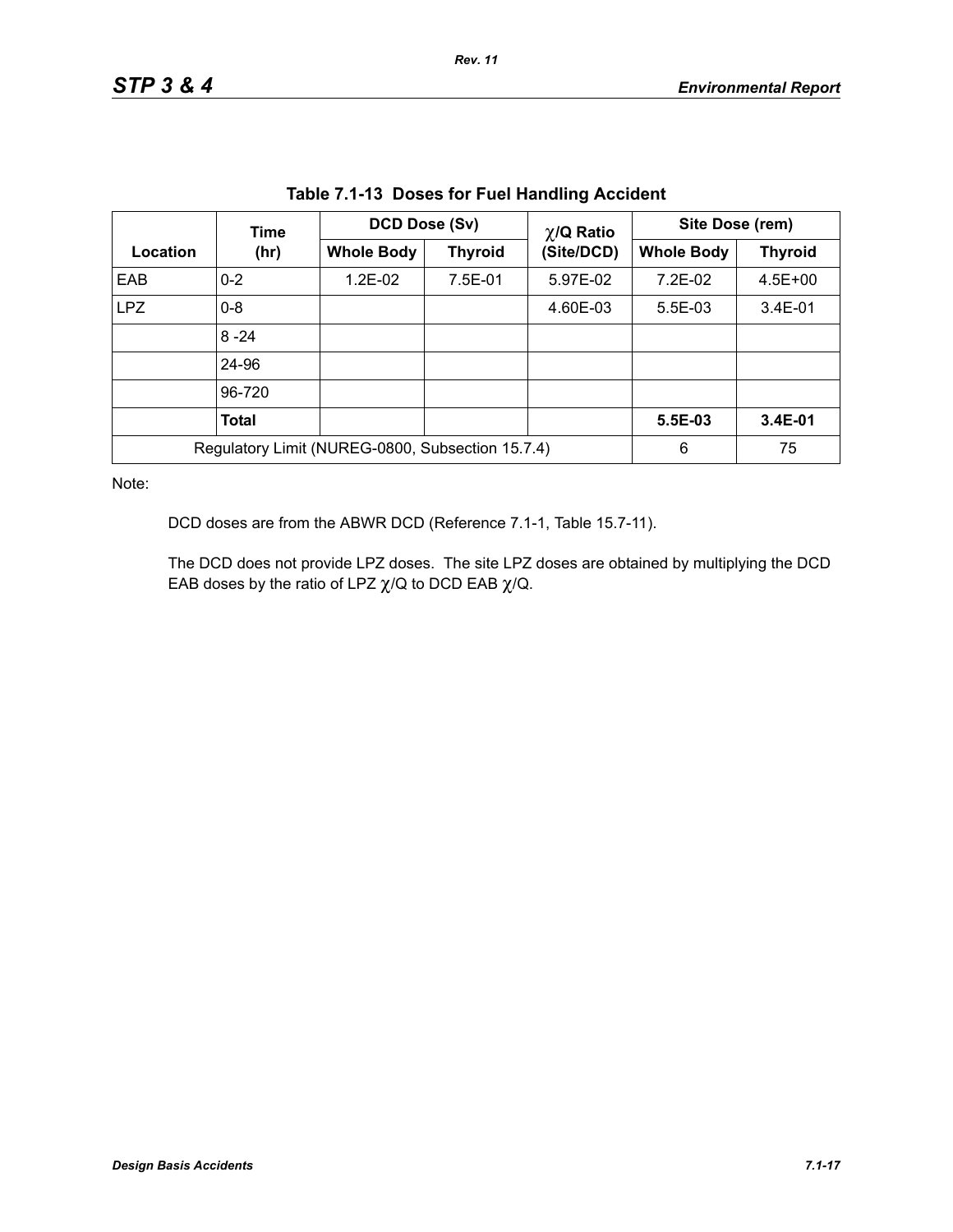|                              |                                                                                         |                             | Site Dose (rem) |             |                             | Dose Limit (rem) |
|------------------------------|-----------------------------------------------------------------------------------------|-----------------------------|-----------------|-------------|-----------------------------|------------------|
| <b>DCD</b><br><b>Section</b> | <b>Accident</b>                                                                         | <b>Whole</b><br><b>Body</b> | <b>Thyroid</b>  | <b>TEDE</b> | <b>Whole</b><br><b>Body</b> | <b>Thyroid</b>   |
| 15.6.2                       | <b>Failure of Small Lines</b><br>Carrying Primary Coolant<br><b>Outside Containment</b> | $5.6E - 0.3$                | $2.9F - 01$     | $1.4E-02$   | 2.5                         | 30               |
| 15.6.4                       | Main Steam Line Break                                                                   |                             |                 |             |                             |                  |
|                              | Preexisting Iodine Spike                                                                | 7.8E-02                     | $3.0E + 00$     | 1.7E-01     | 25                          | 300              |
|                              | Equilibrium Iodine Activity                                                             | $3.7E-03$                   | $1.6E - 01$     | 8.4E-03     | 2.5                         | 30               |
| 15.6.5                       | Loss-of-Coolant Accident                                                                | $2.4E - 01$                 | $1.1E + 01$     | $5.9E - 01$ | 25                          | 300              |
| 15.6.6                       | Cleanup Water Line Break<br><b>Outside Containment</b>                                  | $1.0E - 0.3$                | $1.1E - 01$     | $4.2F-0.3$  | 25                          | 300              |
| 15.7.4                       | <b>Fuel-Handling Accident</b>                                                           | $7.2E-02$                   | $4.5E + 00$     | $2.1E - 01$ | 6                           | 75               |

*Rev. 11*

Notes:

The site doses and dose limits are taken from Tables 7.1-8 to 7.1-13.

The dose limits are from either NUREG-0800 or 10 CFR 100.11, as indicated in Tables 7.1-8 to 7.1-13.

Preexisting Iodine Spike and Equilibrium Iodine Activity are subsets of Main Steam Line Break.

All accidents meet the 10 CFR 50.34(a)(1)(ii) dose limit of 25 rem TEDE.